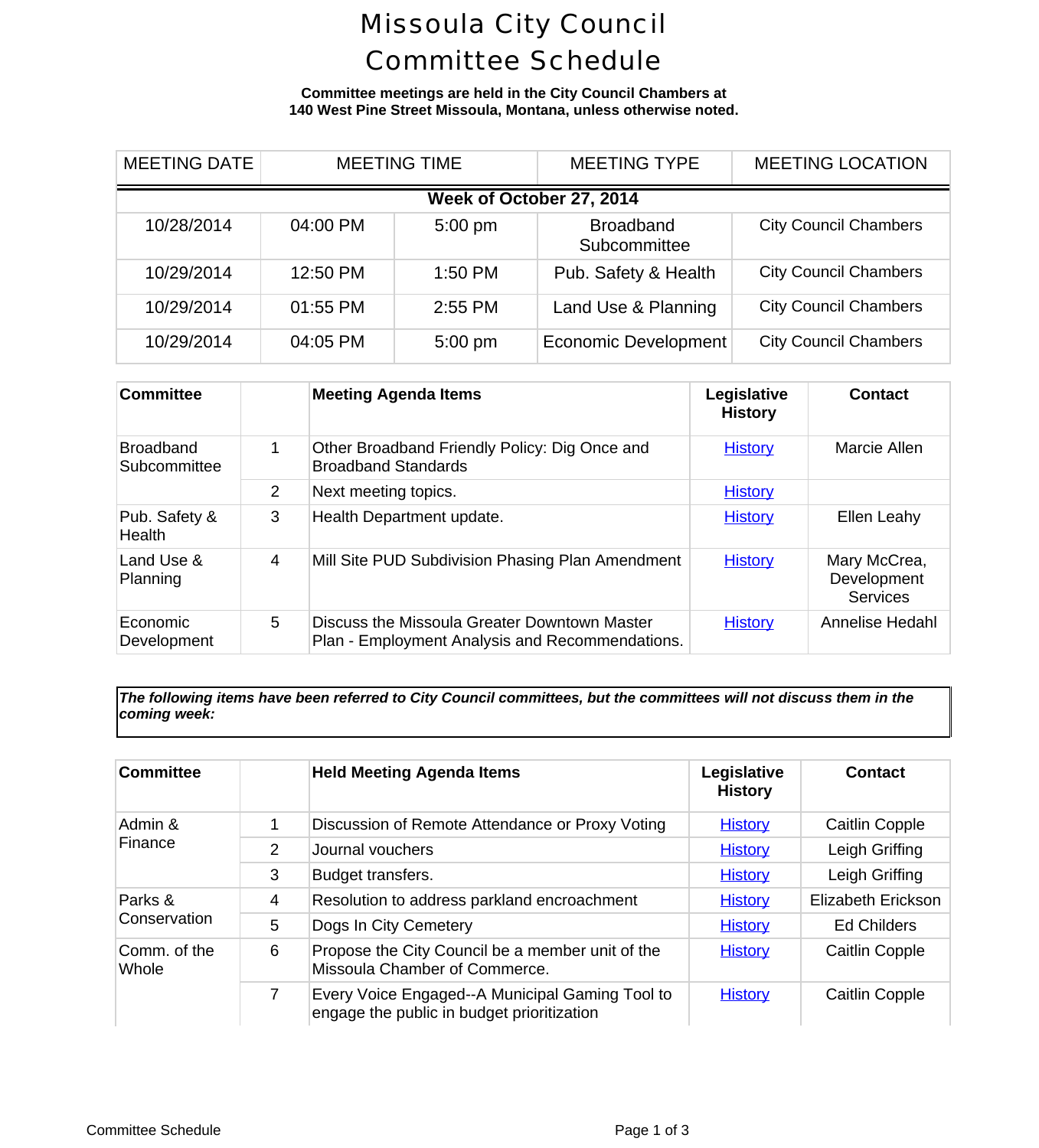## Missoula City Council Committee Schedule

## **Committee meetings are held in the City Council Chambers at 140 West Pine Street Missoula, Montana, unless otherwise noted.**

|                         | 8  | Next Generation Broadband for City of Missoula &<br>Missoula County                                                                                                                    | <b>History</b> | Caitlin Cd<br>Jason W       |
|-------------------------|----|----------------------------------------------------------------------------------------------------------------------------------------------------------------------------------------|----------------|-----------------------------|
| 9                       |    | i3 Teen Council discussion                                                                                                                                                             | <b>History</b> | Jason W                     |
|                         | 10 | Updates from Council representatives on the Health<br>Board, Community Forum, Transportation Policy<br>Coordinating Committee, other boards and<br>commissions as necessary. (Ongoing) | <b>History</b> | Marilyn N                   |
|                         | 11 | Update from Missoula Economic Partnership<br>President/CEO James Grunke                                                                                                                | <b>History</b> | Marilyn N                   |
|                         | 12 | Bi-annual meeting with the Chamber of Commerce                                                                                                                                         | <b>History</b> | Marilyn N                   |
|                         | 13 | Conference updates and information sharing                                                                                                                                             | <b>History</b> | Marilyn N                   |
|                         | 14 | Missoula County Public Schools update--Smart<br>Schools 2020                                                                                                                           | <b>History</b> | Jason W                     |
|                         | 15 | Mountain Water Acquisition Update                                                                                                                                                      | <b>History</b> | Bryan von L                 |
| Land Use &<br>Planning  | 16 | Annexation, (see separate list at City Clerk's Office<br>for pending annexations) (Ongoing in committee)                                                                               | <b>History</b> | Marty Re                    |
|                         | 17 | Discussion of City planning issues with members of<br>the Planning Board.                                                                                                              | <b>History</b> | Bob Ja                      |
|                         | 18 | Adopt broadband standards for the City of Missoula                                                                                                                                     | <b>History</b> | Caitlin Cop<br>Jason W      |
| Pub. Safety &<br>Health | 19 | Discuss plans to resolve natural gas-like odors in<br>Northside and Westside neighborhoods                                                                                             | <b>History</b> | Bryan von L                 |
|                         | 20 | Fire Department update.                                                                                                                                                                | <b>History</b> | Jason D                     |
|                         | 21 | Safety aspects of management of the urban deer<br>population in the city of Missoula.                                                                                                  | <b>History</b> | <b>Dick Haine</b><br>Wilkir |
|                         | 22 | Discussion with Crime Victim Advocate Office.                                                                                                                                          | <b>History</b> | Jon Wil                     |
|                         | 23 | Air quality issues related to railroad operations in<br>and through Missoula.                                                                                                          | <b>History</b> | Dave Stro                   |
|                         | 24 | Police Department update.                                                                                                                                                              | <b>History</b> | Mike Br                     |
| <b>Public Works</b>     | 25 | Resolution to change the speed limit on Reserve<br>Street between Brooks and 39th Street.                                                                                              | <b>History</b> | Wayne G                     |
|                         | 26 | Review fence regulations                                                                                                                                                               | <b>History</b> | Jason W                     |
|                         | 27 | Proposal to convert Orange Street between S. 1st<br>Street and S. 6th Street to three moving lanes and<br>two parking lanes                                                            | <b>History</b> | Alex T                      |
|                         | 28 | Review community traffic calming proposal for 5th<br>and 6th streets between Higgins and Russell                                                                                       | <b>History</b> | Alex T                      |
|                         | 29 | Energy/Fuel reduction policy review                                                                                                                                                    | <b>History</b> | Bryan von L                 |
|                         | 30 | Joint Trenching Agreement between utilities and City<br>of Missoula                                                                                                                    | <b>History</b> | Caitlin Col<br>Jason W      |